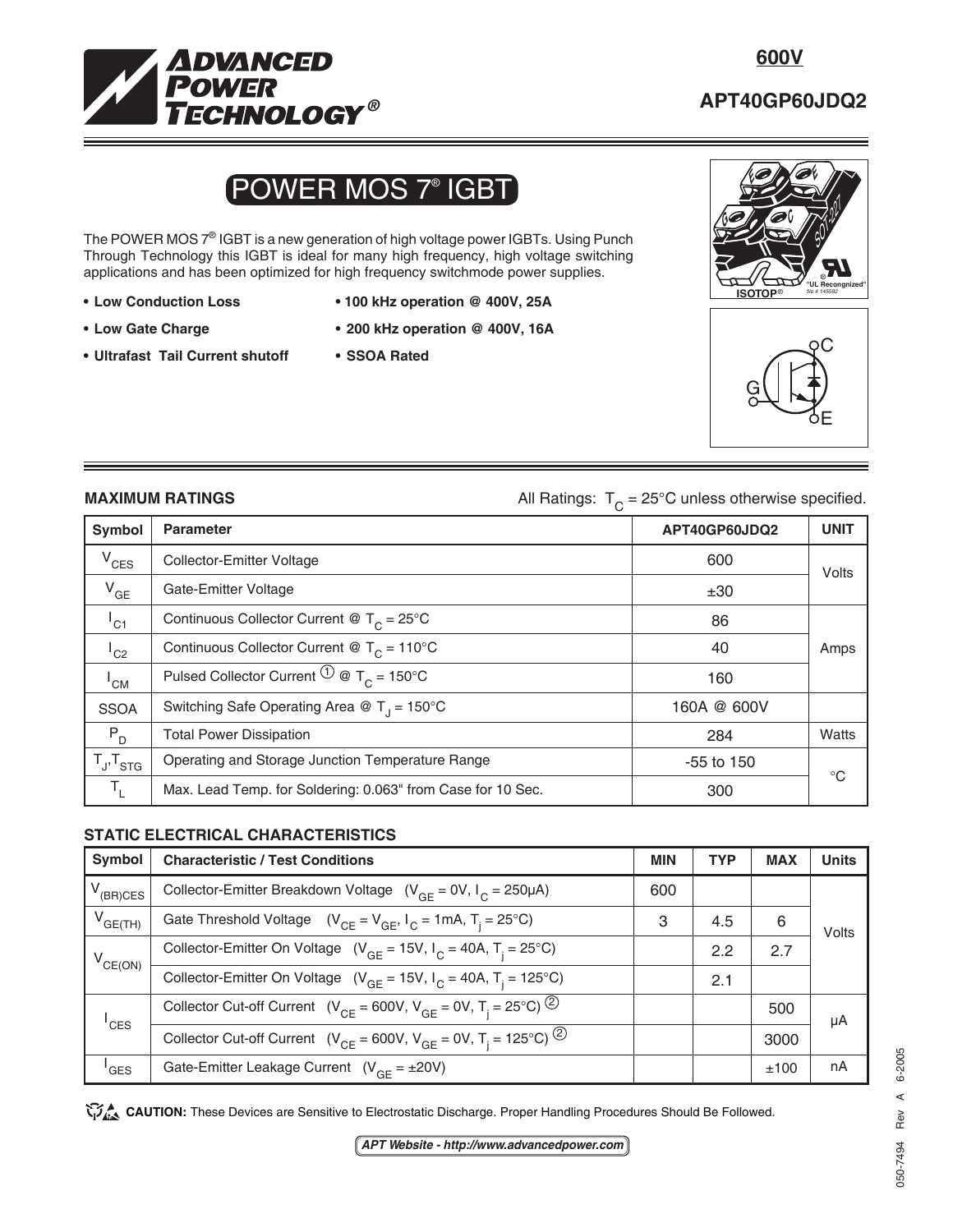#### **DYNAMIC CHARACTERISTICS**

#### **APT40GP60JDQ2**

| <b>Symbol</b>                                      | Characteristic                                  | <b>Test Conditions</b>                                                                                                 | <b>MIN</b> | <b>TYP</b> | <b>MAX</b> | <b>UNIT</b> |
|----------------------------------------------------|-------------------------------------------------|------------------------------------------------------------------------------------------------------------------------|------------|------------|------------|-------------|
| $\overline{C}_{\text{ies}}$                        | Input Capacitance                               | Capacitance                                                                                                            |            | 4610       |            |             |
| $\overline{C}_{\text{oes}}$                        | <b>Output Capacitance</b>                       | $V_{GE} = 0V$ , $V_{CE} = 25V$                                                                                         |            | 395        |            | pF          |
| $\overline{C}_{\text{res}}$                        | Reverse Transfer Capacitance                    | $f = 1$ MHz                                                                                                            |            | 25         |            |             |
| $V_{GEP}$                                          | Gate-to-Emitter Plateau Voltage                 | Gate Charge                                                                                                            |            | 7.5        |            | $\vee$      |
| $\mathsf{Q}_{\mathsf{g}}$                          | Total Gate Charge (3)                           | $V_{GF} = 15V$                                                                                                         |            | 135        |            |             |
| $\rm \bar{Q}_{\underline{ge}}$                     | Gate-Emitter Charge                             | $V_{CE}$ = 300V                                                                                                        |            | 30         |            | nC          |
| $Q_{\underline{\underline{\sigma} \underline{c}}}$ | Gate-Collector ("Miller") Charge                | $I_C = 40A$                                                                                                            |            | 40         |            |             |
| <b>SSOA</b>                                        | Switching Safe Operating Area                   | $T_{\text{J}}$ = 150°C, R <sub>G</sub> = 5 $\Omega$ , V <sub>GF</sub> =<br>15V, L = $100\mu$ H, V <sub>CE</sub> = 600V | 160        |            |            | A           |
| $t_{d(0n)}$                                        | Turn-on Delay Time                              | Inductive Switching (25°C)                                                                                             |            | 20         |            |             |
| $t_{r}$                                            | <b>Current Rise Time</b>                        | $V_{CC}$ = 400V                                                                                                        |            | 29         |            | ns          |
| $\overline{t}_{d(\underline{off})}$                | <b>Turn-off Delay Time</b>                      | $V_{GF}$ = 15V                                                                                                         |            | 64         |            |             |
| $t_{f}$                                            | <b>Current Fall Time</b>                        | $I_C = 40A$                                                                                                            |            | 45         |            |             |
| $E_{\underline{on1}}$                              | Turn-on Switching Energy 4                      | $R_G = 5\Omega$                                                                                                        |            | 385        |            |             |
| $E_{\text{on2}}$                                   | Turn-on Switching Energy (Diode) $^{\circledS}$ | $T_{1} = +25^{\circ}C$                                                                                                 |            | 645        |            | μJ          |
| $\mathsf{E}_{\mathsf{off}}$                        | Turn-off Switching Energy <sup>(6)</sup>        |                                                                                                                        |            | 350        | 450        |             |
| $t_{d(0n)}$                                        | Turn-on Delay Time                              | Inductive Switching (125°C)                                                                                            |            | 20         |            |             |
| $t_{r}$                                            | <b>Current Rise Time</b>                        | $V_{CC}$ = 400V                                                                                                        |            | 29         |            | ns          |
| $t_{d(off)}$                                       | <b>Turn-off Delay Time</b>                      | $V_{GE}$ = 15V                                                                                                         |            | 90         |            |             |
| $t_{f}$                                            | <b>Current Fall Time</b>                        | $I_C = 40A$                                                                                                            |            | 70         |            |             |
| $E_{\underline{on1}}$                              | Turn-on Switching Energy 4                      | $R_G = 5\Omega$                                                                                                        |            | 385        |            |             |
| $E_{on2}$                                          | Turn-on Switching Energy (Diode) <sup>5</sup>   | $T_1 = +125^{\circ}C$                                                                                                  |            | 970        |            | μJ          |
| $\mathsf{E}_{\mathsf{off}}$                        | Turn-off Switching Energy <sup>6</sup>          |                                                                                                                        |            | 615        | 950        |             |

#### **THERMAL AND MECHANICAL CHARACTERISTICS**

| <b>Symbol</b>          | <b>Characteristic</b>    | <b>MIN</b> | <b>TYP</b> | <b>MAX</b> | UNIT          |
|------------------------|--------------------------|------------|------------|------------|---------------|
| $R_{\theta \text{JC}}$ | Junction to Case (IGBT)  |            |            | .44        | $\degree$ C/W |
| $R_{\theta$ JC         | Junction to Case (DIODE) |            |            | 1.21       |               |
| $W_{+}$                | Package Weight           |            | 29.2       |            | gm            |

- 1 Repetitive Rating: Pulse width limited by maximum junction temperature.
- 2 For Combi devices, I<sub>ces</sub> includes both IGBT and FRED leakages
- 3 See MIL-STD-750 Method 3471.
- $4.4$  E<sub>on1</sub> is the clam ped inductive turn-on-energy of the IGBT only, without the effect of a commutating diode reverse recovery current adding to the IGBT turn-on loss. (See Figure 24.)
- $5 E_{\text{on}}$  is the clamped inductive turn-on energy that includes a commutating diode reverse recovery current in the IGBT turn-on switching loss. (See Figures 21, 22.)
- 6) E<sub>off</sub> is the clamped inductive turn-off energy measured in accordance with JEDEC standard JESD24-1. (See Figures 21, 23.)<br>Repetitive Rating: Pulse width limited by maximum junction temperature.

#### **APT Reserves the right to change, without notice, the specifications and information contained herein.**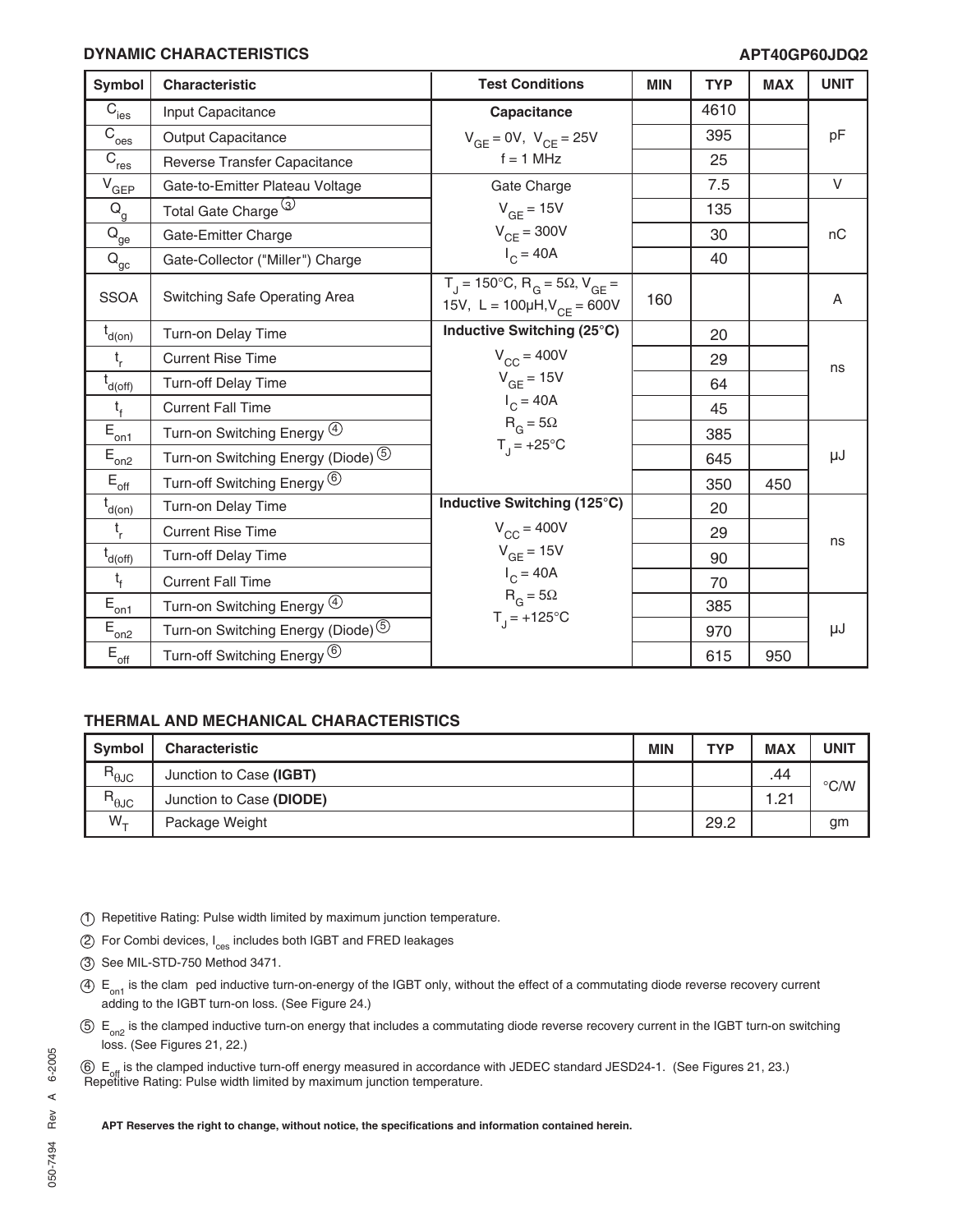



6-2005 050-7494 Rev A 6-2005  $\prec$ Rev 050-7494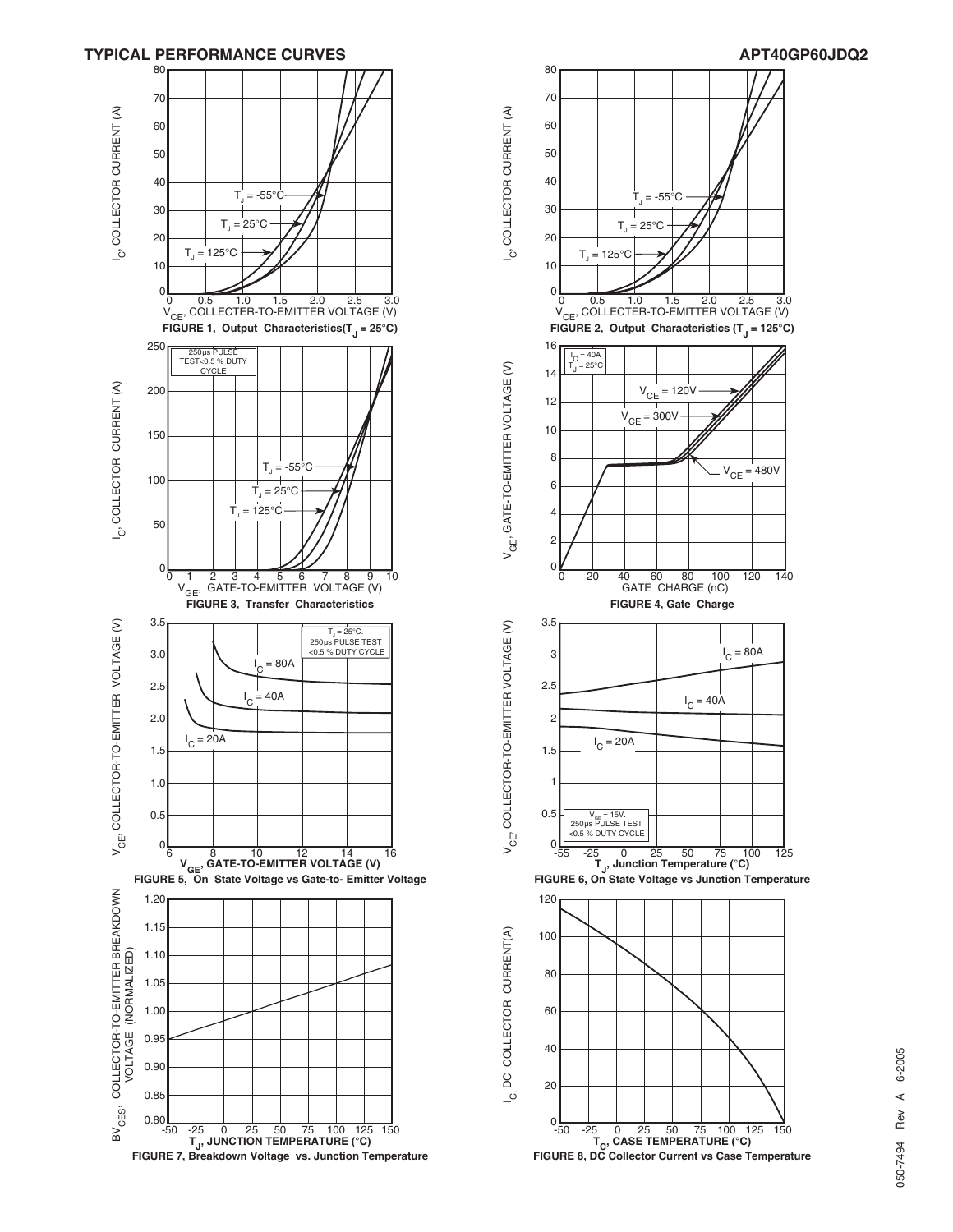





**FIGURE 16, Switching Energy Losses vs Junction Temperature**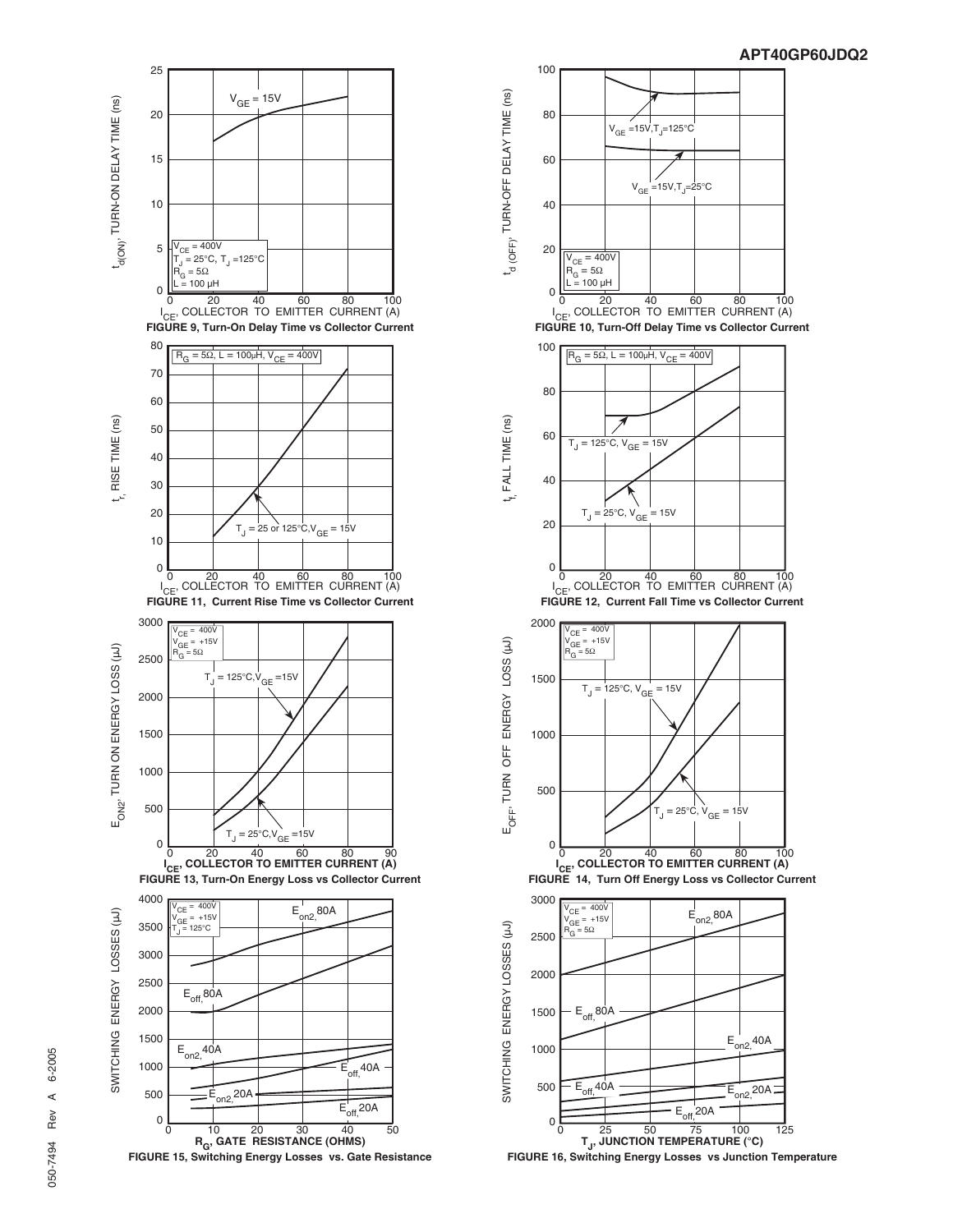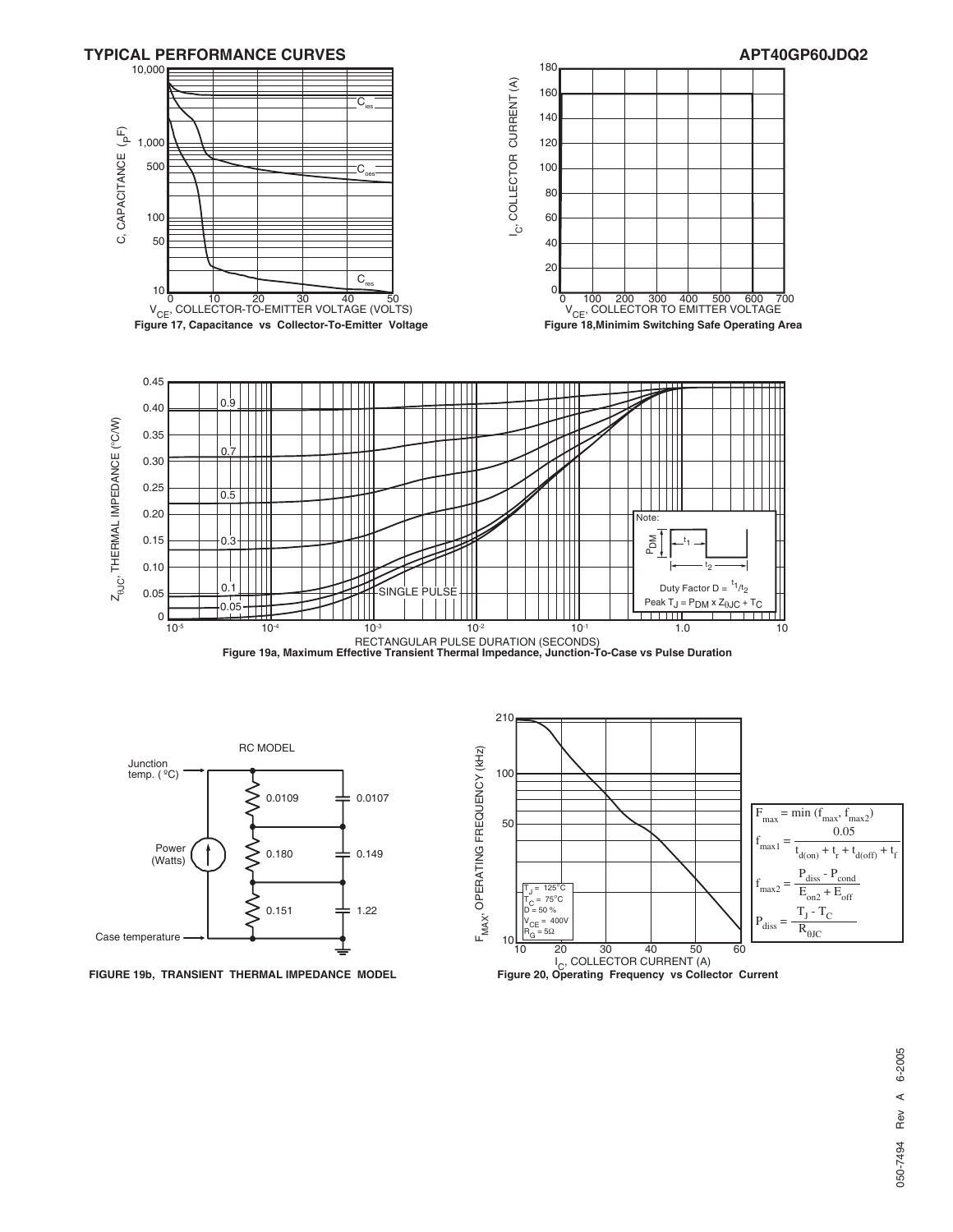

**Figure 21, Inductive Switching Test Circuit**



**APT40GP60JDQ2**



**Figure 23, Turn-off Switching Waveforms and Definitions**



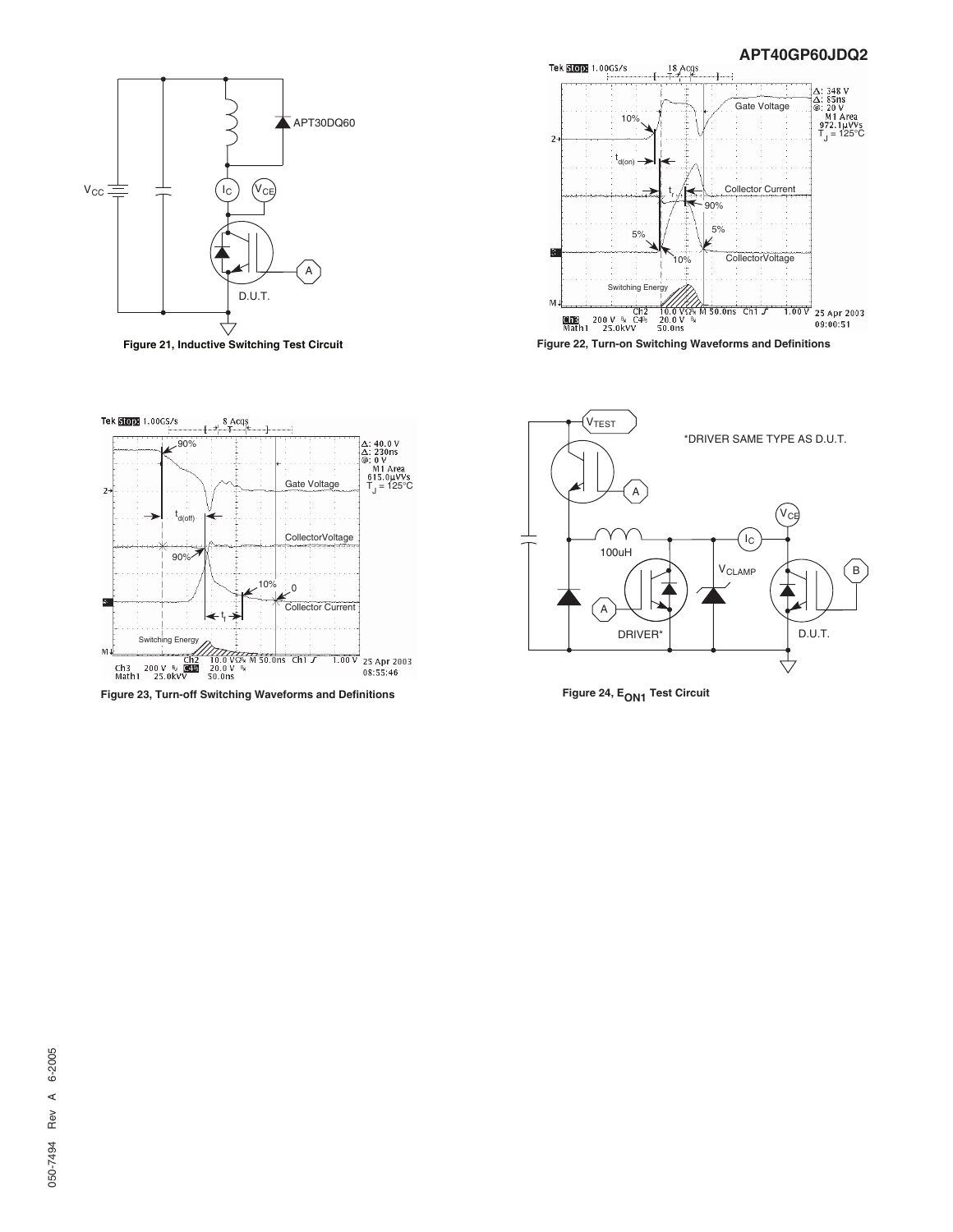## **ULTRAFAST SOFT RECOVERY ANTI-PARALLEL DIODE**

| MAXIMUM RATINGS |  |  |  |  |  |  |  |  |  |  |
|-----------------|--|--|--|--|--|--|--|--|--|--|
|-----------------|--|--|--|--|--|--|--|--|--|--|

All Ratings:  $T_C = 25^{\circ}$ C unless otherwise specified.

| Symbol     | <b>Characteristic / Test Conditions</b>                                   | APT40GP60JDQ2 | <b>UNIT</b> |
|------------|---------------------------------------------------------------------------|---------------|-------------|
| $I_E(AV)$  | Maximum Average Forward Current $(T_c = 99^{\circ}C,$ Duty Cycle = 0.5)   | 30            |             |
| $I_c(RMS)$ | RMS Forward Current (Square wave, 50% duty)                               | 42            | Amps        |
| 'FSM       | Non-Repetitive Forward Surge Current $(T_1 = 45^{\circ}C, 8.3 \text{ms})$ | 320           |             |

#### **STATIC ELECTRICAL CHARACTERISTICS**

| Symbol  | <b>Characteristic / Test Conditions</b> |                                      | <b>MIN</b> | <b>TYP</b> | <b>MAX</b> | <b>UNIT</b> |
|---------|-----------------------------------------|--------------------------------------|------------|------------|------------|-------------|
|         |                                         | $I = 40A$                            |            | 2.0        |            |             |
| $V_{E}$ | <b>Forward Voltage</b>                  | $L = 80A$                            |            | 2.5        |            | Volts       |
|         |                                         | $I_c = 40A$ , T <sub>1</sub> = 125°C |            | .          |            |             |

#### **DYNAMIC CHARACTERISTICS**

| <b>Symbol</b>    | <b>Characteristic</b>                                                                          | <b>Test Conditions</b>                                                               | <b>MIN</b> | <b>TYP</b> | <b>MAX</b> | <b>UNIT</b> |
|------------------|------------------------------------------------------------------------------------------------|--------------------------------------------------------------------------------------|------------|------------|------------|-------------|
| $t_{rr}$         | Reverse Recovery Time $I_F = 1A$ , $di_F/dt = -100A/\mu s$ , $V_B = 30V$ , $T_A = 25^{\circ}C$ |                                                                                      |            | 21         |            |             |
| $t_{rr}$         | Reverse Recovery Time                                                                          |                                                                                      |            | 105        |            | ns          |
| $Q_{rr}$         | Reverse Recovery Charge                                                                        | $I_F = 30A$ , di <sub>r</sub> /dt = -200A/µs<br>$V_B = 400V$ , $T_C = 25^{\circ}C$   |            | 115        |            | nC          |
| 'RRM             | Maximum Reverse Recovery Current                                                               |                                                                                      |            | 3          |            | Amps        |
| $t_{rr}$         | Reverse Recovery Time                                                                          | $I_F = 30A$ , di <sub>F</sub> /dt = -200A/µs<br>$V_B = 400V$ , $T_C = 125^{\circ}C$  |            | 125        |            | ns          |
| $Q_{rr}$         | Reverse Recovery Charge                                                                        |                                                                                      |            | 465        |            | nC          |
| <sup>'</sup> RRM | Maximum Reverse Recovery Current                                                               |                                                                                      |            | 7          |            | Amps        |
| $t_{rr}$         | Reverse Recovery Time                                                                          | $I_F = 30A$ , di <sub>F</sub> /dt = -1000A/µs<br>$V_B = 400V$ , $T_C = 125^{\circ}C$ |            | 60         |            | ns          |
| $Q_{rr}$         | Reverse Recovery Charge                                                                        |                                                                                      |            | 830        |            | nC          |
| 'RRM             | Maximum Reverse Recovery Current                                                               |                                                                                      |            | 23         |            | Amps        |



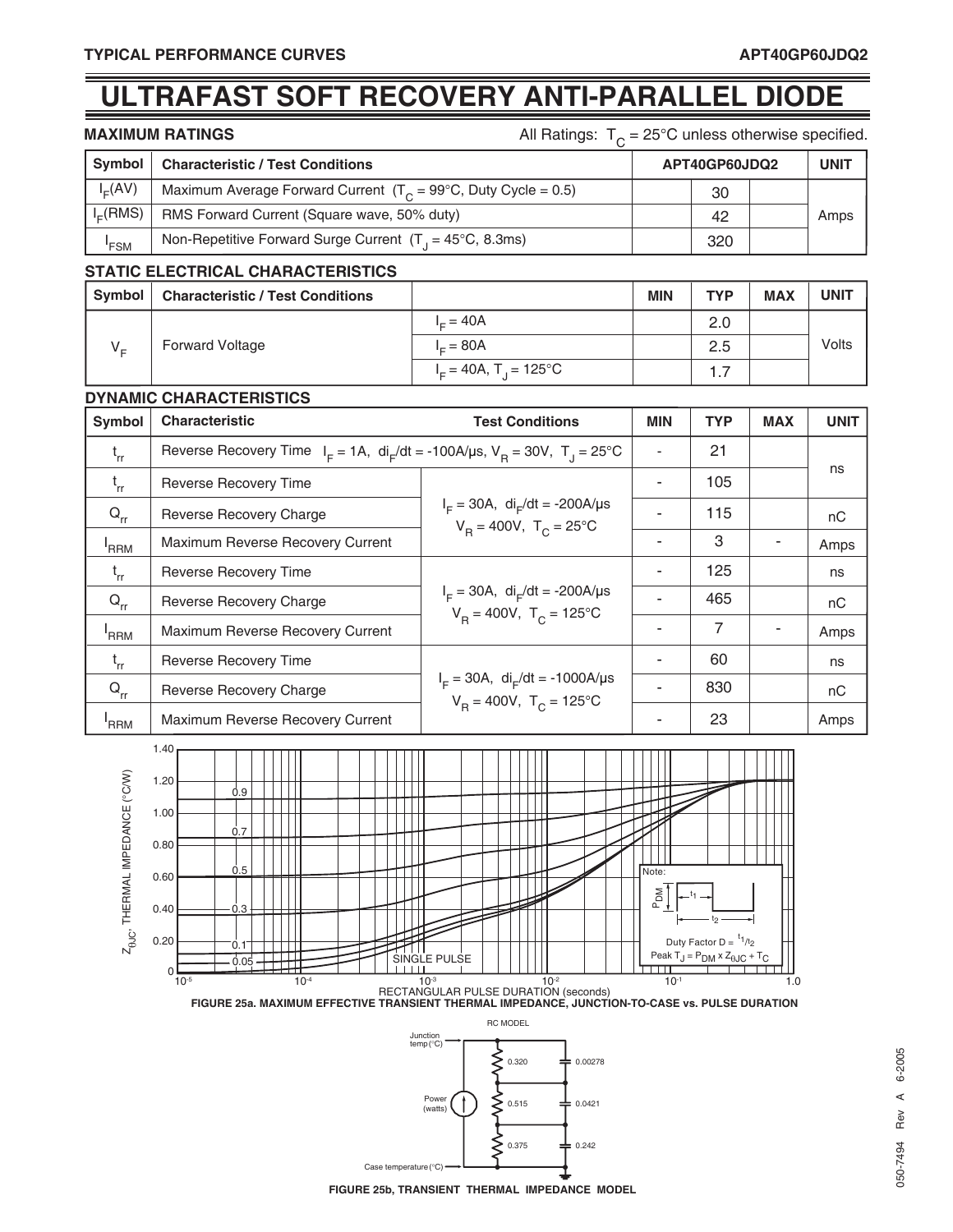



**Figure 31. Maximum Average Forward Current vs. CaseTemperature**